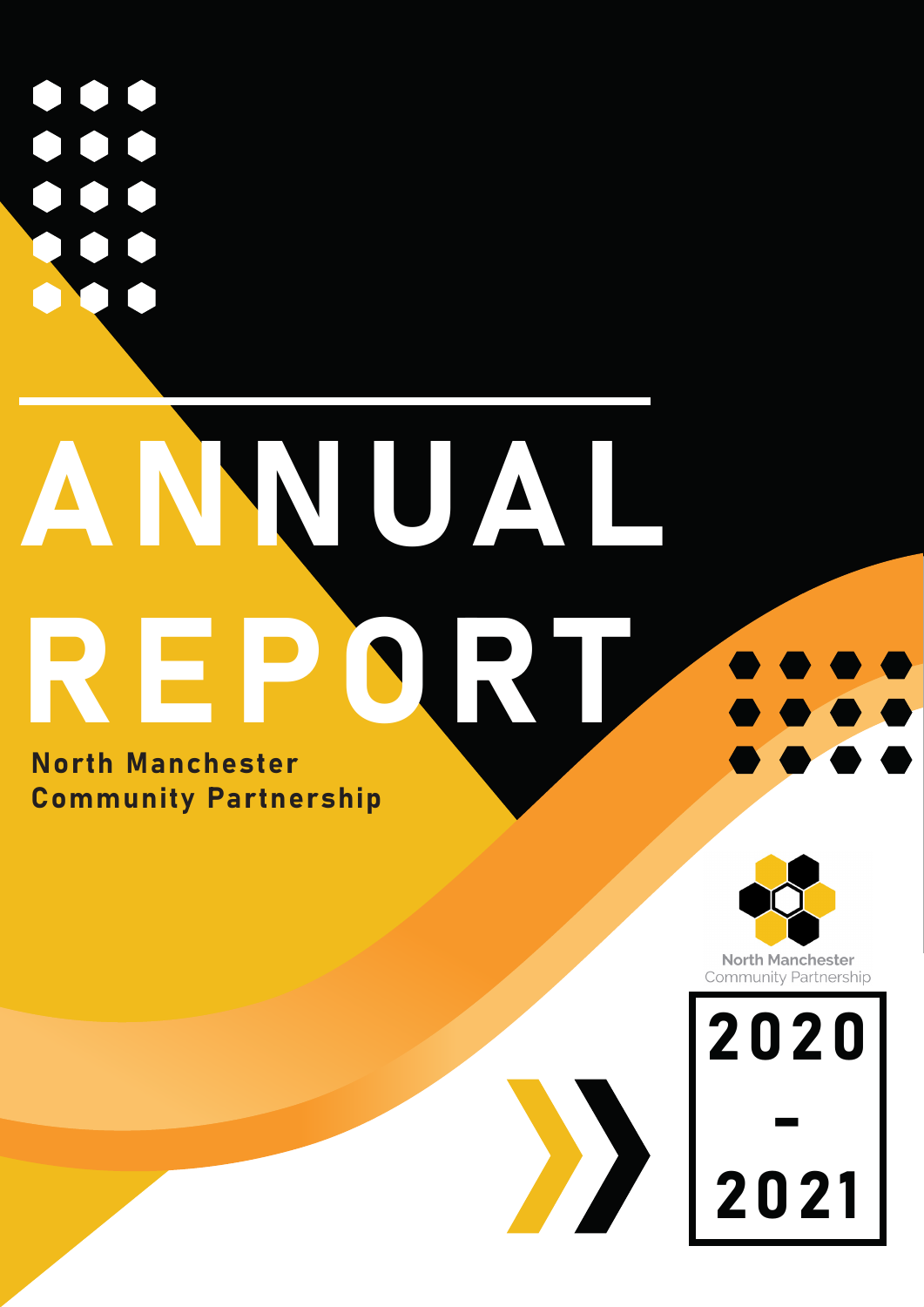## to NOrth Manchester TO NORTH MANCHESTER<br>
COMMUNITY PARTNERSHIPS<br>
ANNUAL REPORT FOR 20/21



#### NMCP & WELCOME CENTRE STAFF

Quite a year. It started a week after lockdown. The demand on our services increased immediately with North Manchester residents facing even greater challenges because of Covid19 crisis.

Access to support vanished overnight leaving a huge gap for vulnerable groups to get the help they needed. We initially reacted to the lockdown by setting up a home-based helpline service to deal with people's priorities: access to all online welfare benefits and HMRC applications; housing services and Council Tax issues; access to food/clothing; Health access to GPs ; emergency dentists' appointments and mental health support services; help with ordering online prescriptions; access to Food and associated

support ordering home deliveries.

The diversity of our people means most have English as a second language and with everything digital this makes the problems twofold. We assisted some of our residents further with some "digital inclusion care packages" which included everything they needed to get online and all the information explaining what access was available. These were delivered with food parcels or with medication (all within guidelines)

It soon became very apparent that due to residents' digital illiteracy or lack of equipment, people were struggling to send details to complete applications. Together with Wai Yin's Welcome Centre team, we combined our services, and began working to

make the centre Covid safe so we could start delivering face-toface appointments to support the families who were most vulnerable or unable to forward information.

Our work continued supporting parents alongside the Surestart outreach teams through the whole of lockdown and were permitted to support residents through the first lockdown at Woodville Children's Centre and from the end of July at the Welcome Centre.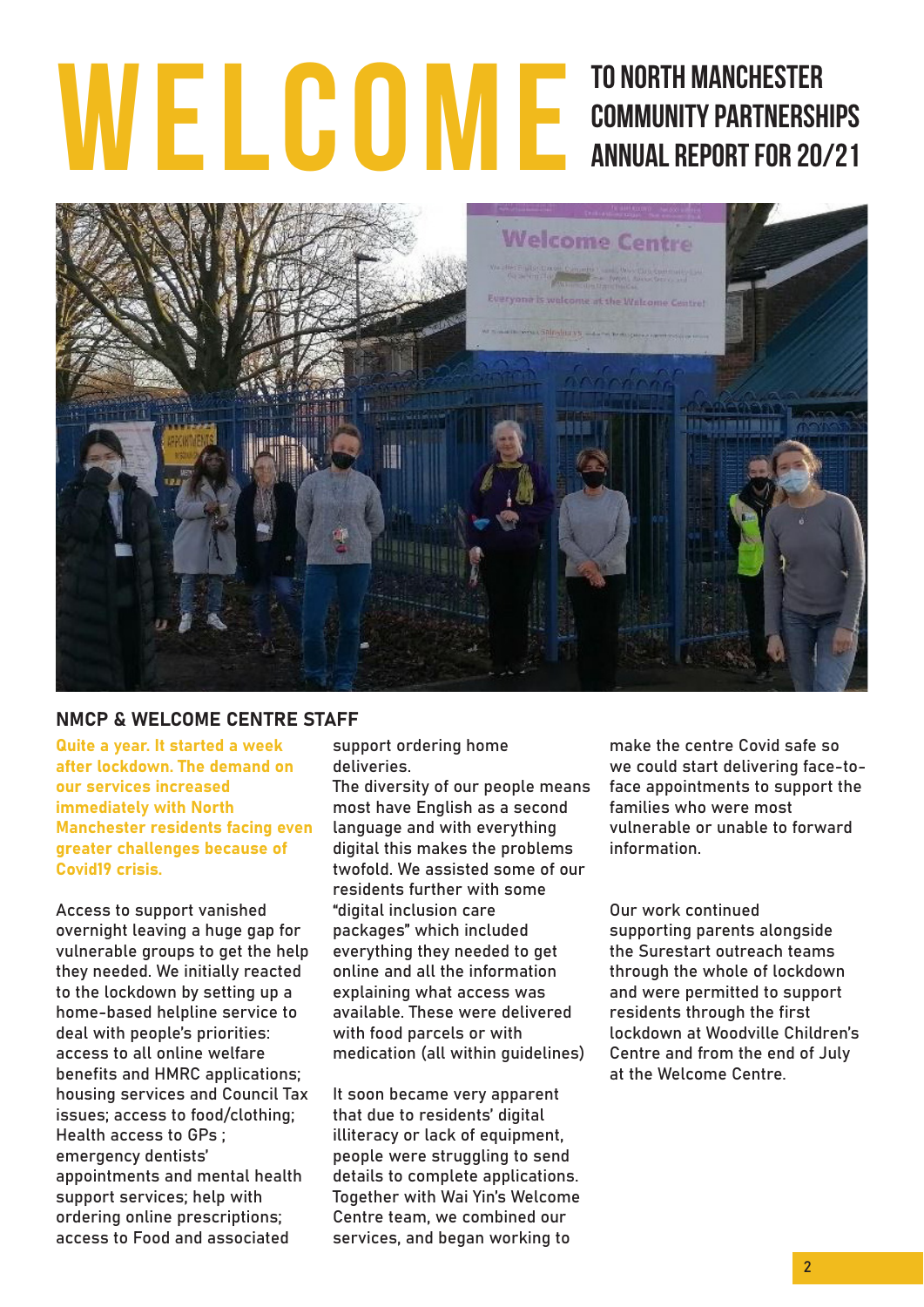# CHAIR'S REPORT

What a truly extraordinary year we have had – no-one could ever have imagined the impact that Covid 19would have on our country and the extraordinary achievements our very small charity would make to support our people in their darkest days.



the garden at the Welcome Centre and the development of Simpson Memorial Hall as a Moston Community Hub. In addition delivery of services at Harpurhey Neighbourhood Project and venues in Charlestown and direct delivery in more Children's Centres plus a longer term funding plan we

As a result of the upheaval, all of our existing

funded projects had to be changed, funders contacted, and new contractual obligations made to deliver our services. It is to the credit of our brilliant team John, Natalie and Caron, that we achieved all of our targets and gained a reputation for 'getting stuff done'. Sessions moved overnight to telephone support, followed by a range of digital support tools - Zoom and Teams - that the team had to learn quickly. Denise even ran online classes which were joined by women stranded in Sudan, Somalia, Italy, and other countries. Many women had their children, including babies, joining in bringing laughter and a sense of being in this together, although thousands of miles apart, approximately 30 of whom we supported with advice and ESOL.

Development plans were suspended. However, we did meet with the Lloyds Bank Team, working on our digital presence, re-examining who we are and what our mission/purpose is. Not having real face to face time with Lloyds, became an issue so the project was suspended. The work will be continued throughout 2021/22 together with the overall development of the future of the project. Pieces of work that were put on hold were staff and volunteer training: investment in digital infrastructure to efficiently collate information; investment of time and support to small groups,

suspended. We did manage to achieve a significant increase in our funding for the year, ending with a successful DWP contract working with those furthest away from the labour market to start in March 2021. The level of funding achieved and earned income means we are fortunate that we have not lost any of our staff and have sufficient funds to carry on our core activities next year, plus a healthy reserve, which is a major achievement for such a small group.

None of us know what next year will bring, how Covid will affect us returning to something like normal life. What we do know is that we have a clear sense of who we are, the skills and expertise we have and can share, that networking and collaboration will be central in the coming year and that small groups like ours will need us all to pull together to help our North Manchester people. We must be ready to face the challenges and support as many people as we can. We must continue to build on our relationships with other groups and organisations supporting the people of North **Manchester** 

Picture Above: Our chair (Collette) with a Syrian Refugee Family delivering food provisions at homeless accomodation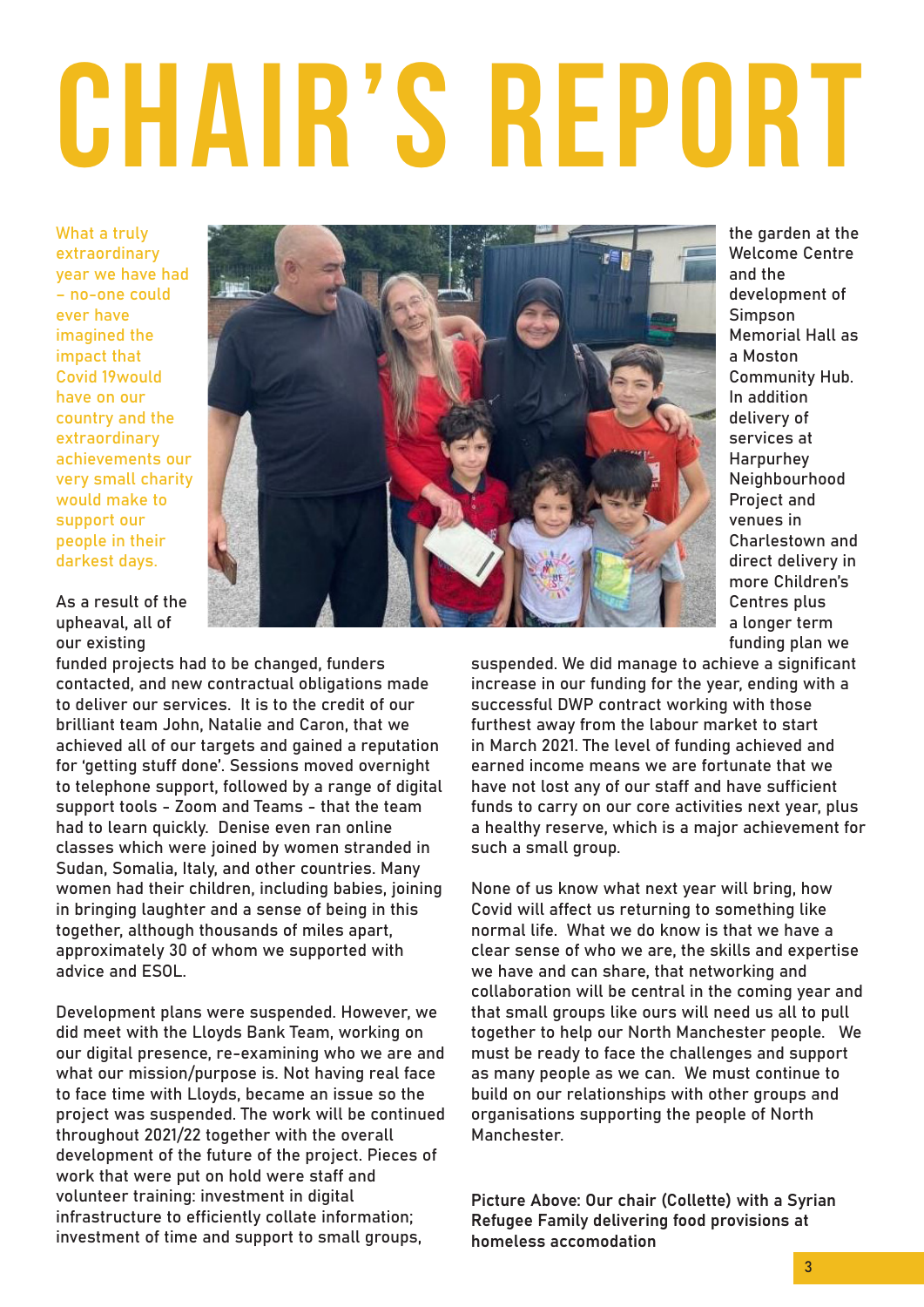## KEY OUTCOMES & ACHIEVEMENTS



Natalie helping our residents with their application

Our team was successful in generating £97,000 of income throughout the year, this came from an array of funders to cover a full range of activities and services.

In March 2020, just as lockdown was announced we were awarded an ESF Project (20k) to deliver Digital inclusion, ESOL, along with Health and Wellbeing activities with 80 refugees. This was originally classroom based, then through development and working alongside Rainbow Haven we achieved the outcomes remotely via Zoom classes. We were also successful with Covid response bids from Salford CVS; Forever Manchester; We Love MCR; CAF and the National Lottery Community Fund. These funds allowed us to carry on supporting residents with vital welfare and emergency food parcels.

Manchester City Council funded us to carry on supporting North Manchester residents with job search, CV's and

pre-employment courses along with advisors' support. We beat off very tough competition to land a Power to Change/Cclors Project, to work with our culturally diverse communities to combat the inequalities they experience around health, employment, welfare, and housing.

We continued to work with Good Things Foundation with whom we have been a member of the Online Centre Networks since 2015, and were awarded Covid Response funding along with Digital Capabilities funding working with Lloyds Bank to develop our social media and online presence. In April we were invited as one of 10 centres to be part of an initial pilot, involved with DEVICES scheme to gift residents with a tablet and data. The findings from this led to the huge campaign across the UK and is still ongoing. We completed our outcomes for HMRC support and FDI using the Learn My Way platform.

John, our Project Manager, was involved in the development of a MCC Pocket Guide (helping Hands) initially working with staff from the Reform team at the council. However, this group very quickly evolved into almost 40 organizations all having input in producing this information booklet.

We were one of only 5 centres in Manchester who were successful with the Census bid and we set up the Simpson Memorial Hall as a Census Hub where the public could access support to fill out the forms online.

In February after 4 years of hard work from John, we were rewarded with a DWP flexible fund contract to work with some of the most vulnerable of our residents. This was scheduled to start in May.

As one of the EU Settlement Assisted Digital Providers we have helped hundreds of residents with their applications.

The biggest achievement was strengthening our partnership with Wai Yin Society, especially the Welcome Centre team, setting up a triage service with the reach going across the city and Greater **Manchester**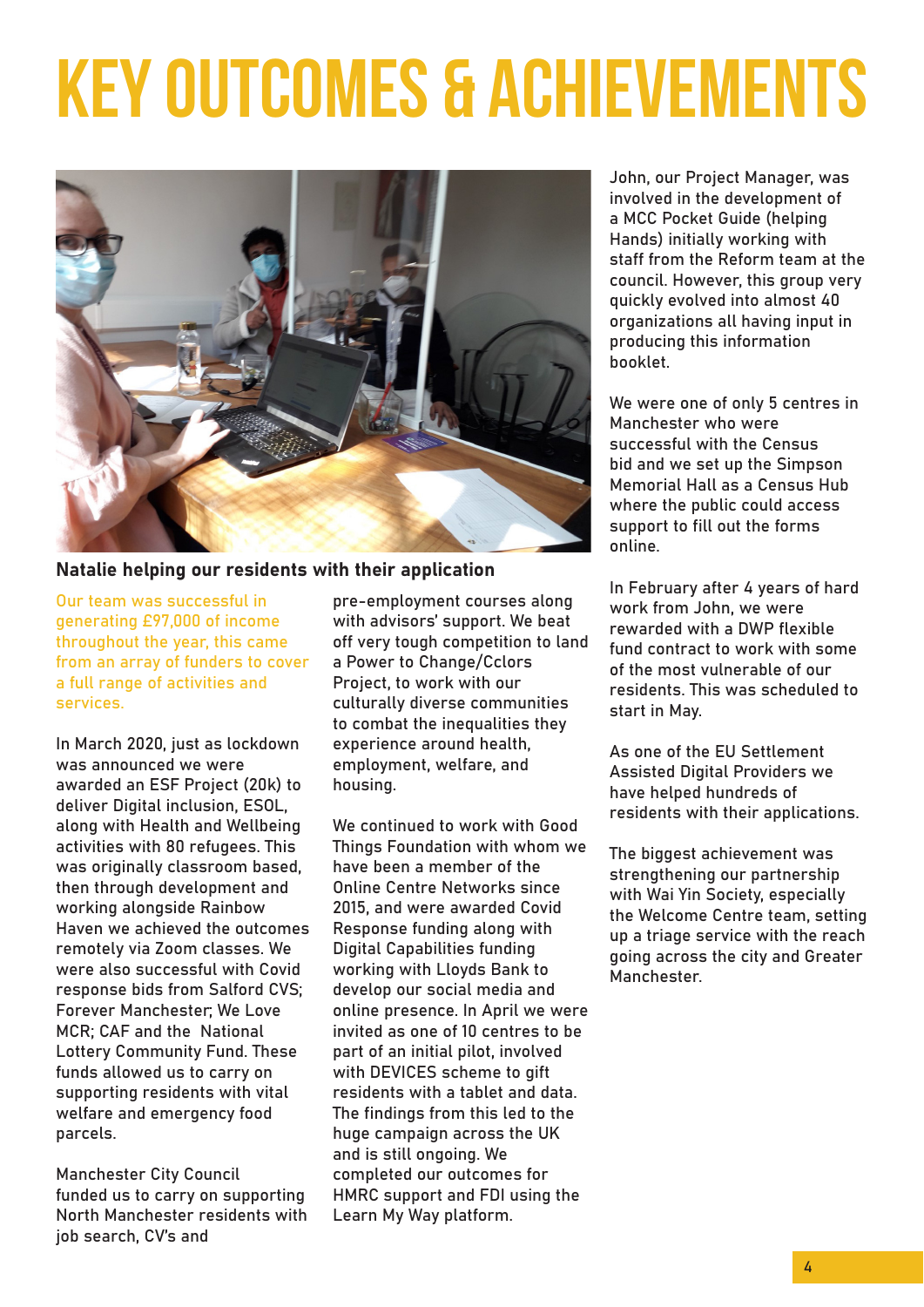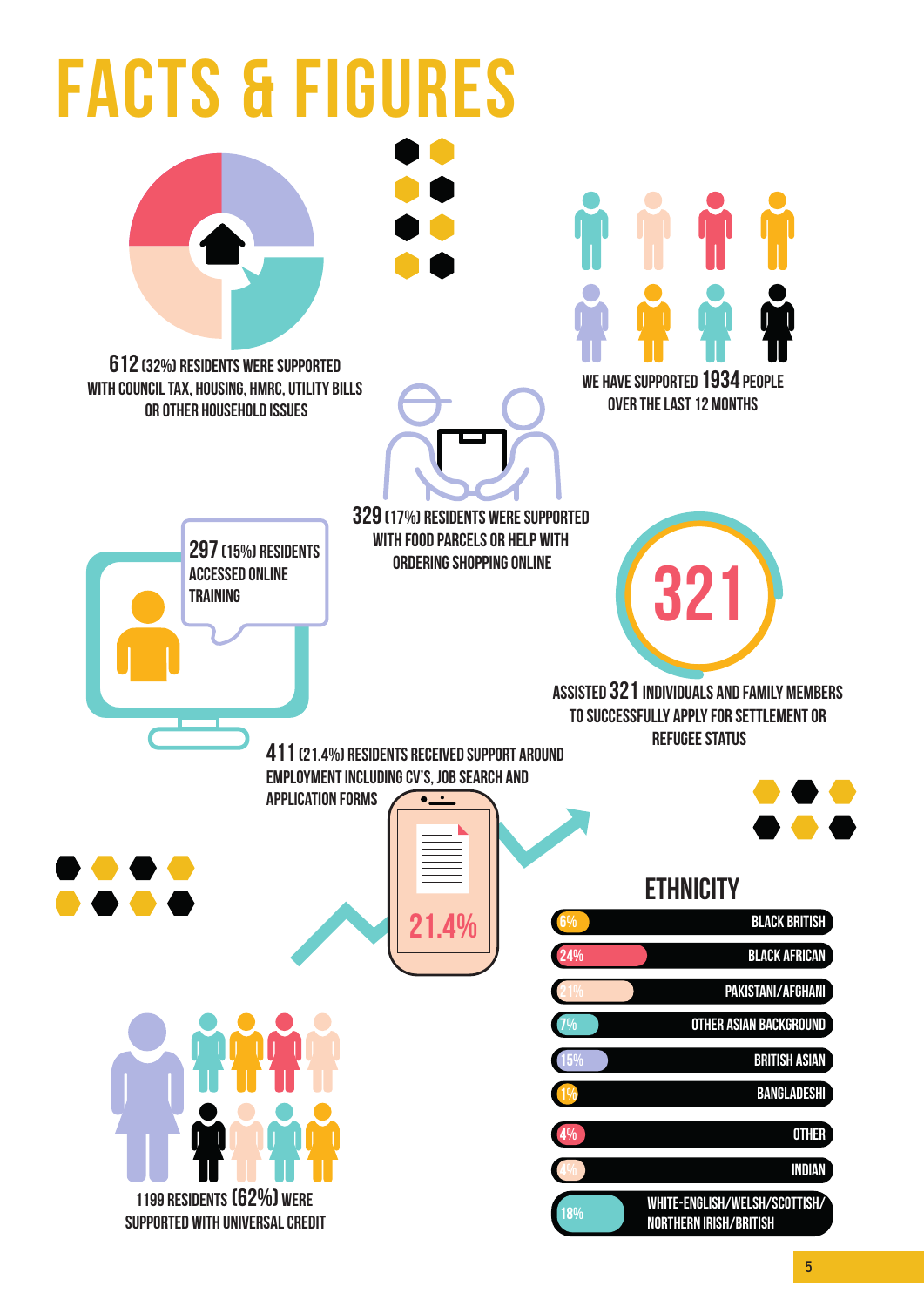### WHO IS NORTH MANCHESTER COMMUNIT partnership?



North Manchester Community Partnership started working with seven like-minded community-based organizations based in North Manchester. The partnership and its members work to help those in impoverished and deprived areas to become empowered and learn new skills, to gain employment and training opportunities and helps with the most basic of life skills.

We are a unique collaboration of grassroots and larger third sector groups, housing associations, health services and family services. Our approach is community-led and has provided many benefits to the communities we serve. You can find out more about our service partners in our Partners section.

In 2017, we were awarded Accredited Status with Open Awards, which allows us to deliver our own flexible courses. In the same year, we partnered with the Department of Work and Pensions to deliver contracts on their behalf. Our work has also allowed us to be held as an example of "good practice" by the Good Things Foundation, who selected us as a Pathfinder Project for their Integrated Communities Innovation Fund application from the National Lottery.

Our work and the services we have provided since 2011 have appeared in academic research. In 2013, a research paper commissioned by Manchester City Council and Sheffield Hallam University featured the Partnership as an example of community working.

#### Where to find us and how to contact us :

Our Registered office is: The Welcome Centre, 18 – 32 Brentfield Avenue, Manchester, M8 0TW Contact 0161 5134509/ 07712633654 Email: hello@nmcp.org.uk

#### Based at

Simpson Memorial Hall, 361 Moston Lane, Manchester, M40 9NB Contact: 07307206013/ 07470470429 Website: nmcp.org.uk Twitter: @ncmp2017

Registered Charity No:1173945 Open Awards Accreditation: 61539 Disability Confident Committed: DCS015391 (Level 2) Living Wage Provider Accreditation